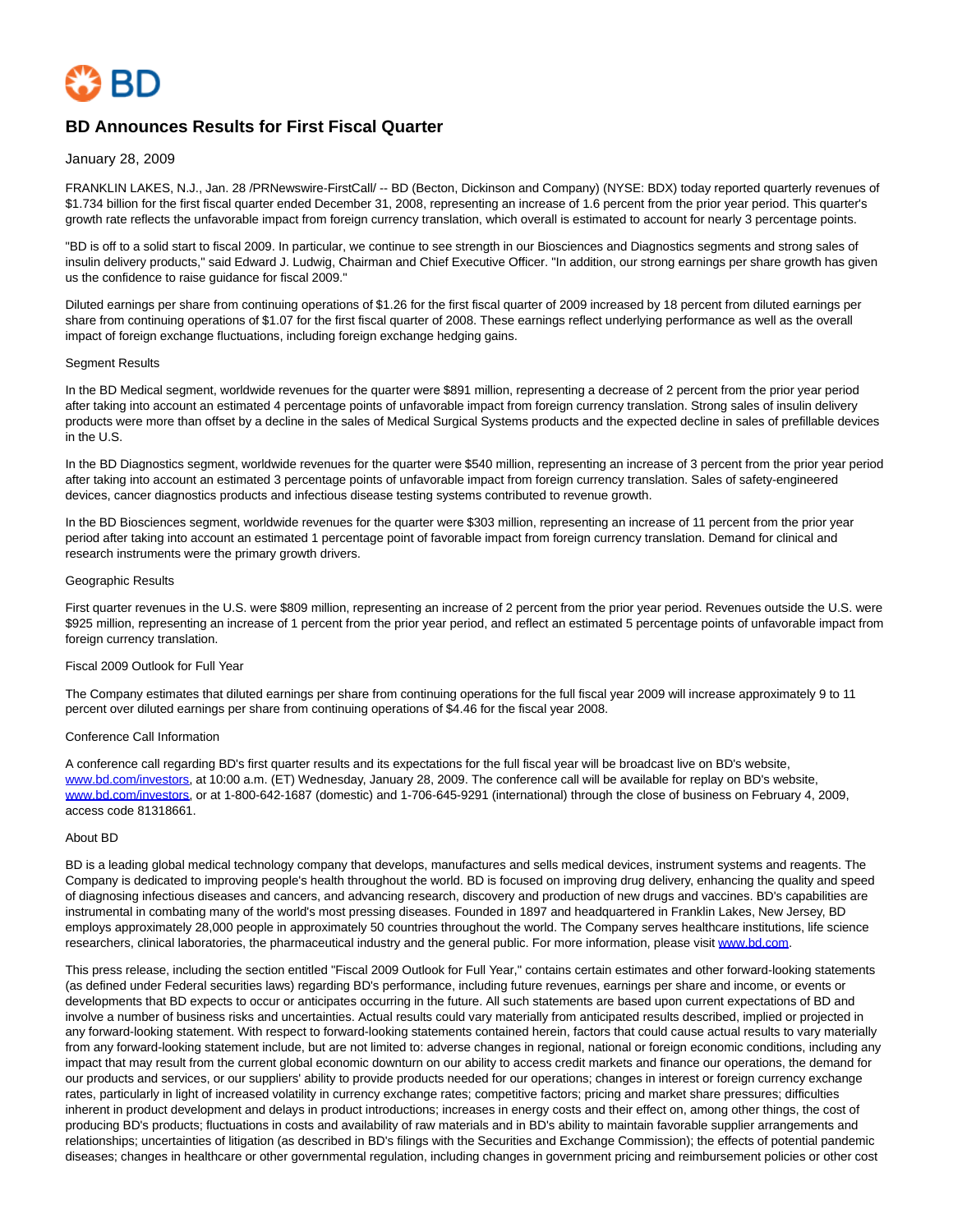containment reforms; and issuance of new or revised accounting standards, as well as other factors discussed in this press release and in BD's filings with the Securities and Exchange Commission. We do not intend to update any forward-looking statements to reflect events or circumstances after the date hereof except as required by applicable laws or regulations.

 BECTON DICKINSON AND COMPANY CONSOLIDATED INCOME STATEMENTS (Unaudited; Amounts in thousands, except per share data)

|                                                                       | Three Months Ended December 31, |                                          |    |                                          |                    |
|-----------------------------------------------------------------------|---------------------------------|------------------------------------------|----|------------------------------------------|--------------------|
|                                                                       |                                 | 2008<br>. _ _ _ _ _ _ _ _ _              |    | 2007 % Change                            |                    |
|                                                                       |                                 |                                          |    | ----------                               |                    |
| REVENUES                                                              |                                 |                                          |    | $$1,733,505$ $$1,705,767$ 1.6            |                    |
| Cost of products sold                                                 |                                 |                                          |    | 804,298 829,846                          | (3.1)              |
| Selling and administrative                                            |                                 |                                          |    | 409,942 421,718                          | (2.8)              |
| Research and development                                              |                                 |                                          |    | 97,457 91,527                            | 6.5                |
| TOTAL OPERATING COSTS                                                 |                                 |                                          |    |                                          | $- - - -$          |
| AND EXPENSES                                                          |                                 | ----------                               |    | 1, 311, 697   1, 343, 091<br>----------- | (2.3)<br>$- - - -$ |
| OPERATING INCOME                                                      |                                 |                                          |    | 421,808 362,676 16.3                     |                    |
|                                                                       |                                 |                                          |    |                                          |                    |
| Interest income                                                       |                                 |                                          |    | 1,651 13,528 (87.8)                      |                    |
| Interest expense                                                      |                                 |                                          |    | $(7,824)$ $(10,339)$ $(24.3)$            |                    |
| Other income, net                                                     |                                 | 9,411                                    |    | 707                                      | NM<br>$- - - - -$  |
|                                                                       |                                 |                                          |    |                                          |                    |
| INCOME FROM CONTINUING OPERATIONS<br>BEFORE INCOME TAXES              |                                 |                                          |    | 425,046 366,572 16.0                     |                    |
| Income tax provision                                                  |                                 |                                          |    | 112,978 95,676                           | 18.1               |
|                                                                       |                                 |                                          |    | -----------                              | $---$              |
| INCOME FROM CONTINUING OPERATIONS 312,068 270,896 15.2                |                                 |                                          |    |                                          |                    |
| INCOME FROM DISCONTINUED OPERATIONS<br>NET OF INCOME TAX PROVISION OF |                                 |                                          |    |                                          |                    |
| \$8 AND \$386, RESPECTIVELY                                           |                                 | ----------                               |    | 14 652<br>----------                     | ΝM<br>$---$        |
| NET INCOME                                                            |                                 |                                          |    | $$312,082 \quad $271,548 \quad 14.9$     |                    |
|                                                                       |                                 | . _ _ _ _ _ _ _                          |    | -----------                              | $- - - - -$        |
| EARNINGS PER SHARE                                                    |                                 |                                          |    |                                          |                    |
| Basic:                                                                |                                 |                                          |    |                                          |                    |
| Income from continuing operations                                     |                                 |                                          |    | $$1.29 \t$ 1.11$                         | 16.2               |
| Income from discontinued operations \$                                |                                 |                                          | \$ |                                          |                    |
| Net income                                                            | \$.                             | $1.29 \pm$                               |    | 1.11                                     | 16.2               |
| Diluted:                                                              |                                 |                                          |    |                                          |                    |
| Income from continuing operations \$                                  |                                 | $1.26 \pm 5$                             |    | 1.07                                     | 17.8               |
| Income from discontinued operations \$<br>Net income                  | \$.                             | $\overline{\phantom{a}}$<br>$1.26 \pm 5$ | \$ | 1.07                                     | 17.8               |
|                                                                       |                                 |                                          |    |                                          |                    |
| AVERAGE SHARES OUTSTANDING                                            |                                 |                                          |    |                                          |                    |
| Basic                                                                 |                                 | 242,397                                  |    | 244,292                                  |                    |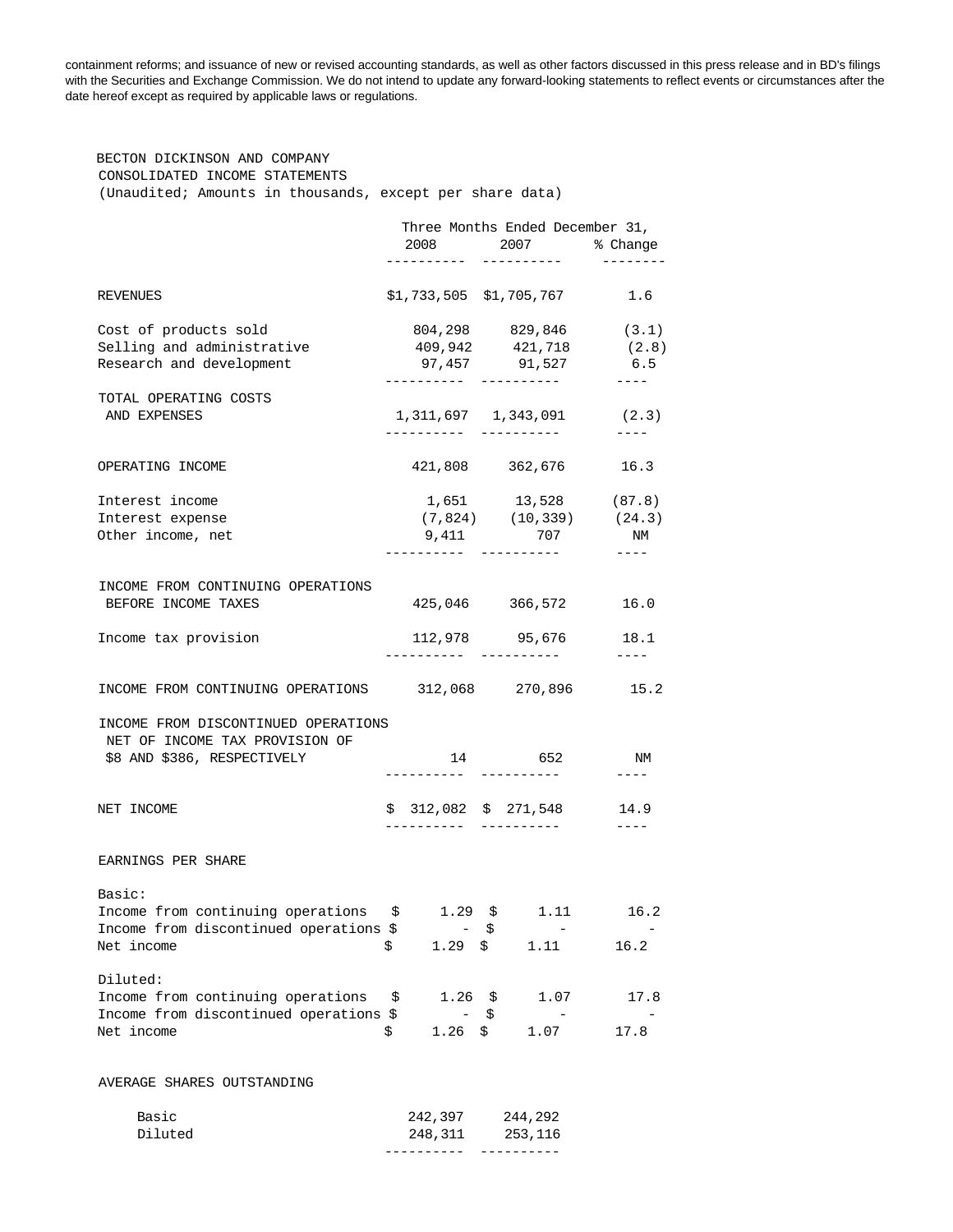BECTON DICKINSON AND COMPANY SUPPLEMENTAL REVENUE INFORMATION REVENUES BY SEGMENT AND GEOGRAPHIC AREA (Unaudited; Amounts in thousands)

|                                |                                             | Three Months Ended December 31,<br>2008 2007<br>---------- | % Change<br>$- - - - -$ |  |
|--------------------------------|---------------------------------------------|------------------------------------------------------------|-------------------------|--|
| BD MEDICAL<br>-----------      |                                             |                                                            |                         |  |
| United States<br>International | \$407,508<br>483,268<br>---------- <b>-</b> | \$407,491<br>501,793<br>----------                         | (3.7)<br>----           |  |
| TOTAL                          | -----------                                 | \$ 890,776 \$ 909,284<br>-----------                       | (2.0)                   |  |
| BD DIAGNOSTICS                 |                                             |                                                            |                         |  |
| United States<br>International | 252,623<br>-------                          | $$287,568 \$279,488$<br>243,263<br>-----------             | 2.9<br>3.8<br>$- - - -$ |  |
| TOTAL                          | \$540,191                                   | \$522,751                                                  | 3.3<br>----             |  |
| BD BIOSCIENCES<br>------------ |                                             |                                                            |                         |  |
| United States<br>International | . <u>.</u>                                  | $$113,751 \$103,071$<br>188,787 170,661<br>__________      | 10.4<br>10.6            |  |
| TOTAL                          | .                                           | $$302,538 \quad $273,732$                                  | ----<br>10.5            |  |
| TOTAL REVENUES                 |                                             |                                                            |                         |  |
| United States<br>International | -----------                                 | \$808,827\$790,050<br>924,678 915,717<br>-----------       | 2.4<br>1.0<br>$- - - -$ |  |
| TOTAL                          |                                             | \$1,733,505 \$1,705,767                                    | 1.6                     |  |

 BECTON DICKINSON AND COMPANY SUPPLEMENTAL REVENUE INFORMATION REVENUES BY BUSINESS SEGMENTS AND UNITS Three Months Ended December 31, (Unaudited; Amounts in thousands)

|                                                                                           | United States                            |                                        |                             |  |  |
|-------------------------------------------------------------------------------------------|------------------------------------------|----------------------------------------|-----------------------------|--|--|
|                                                                                           | 2008                                     | 2007                                   | % Change                    |  |  |
| BD MEDICAL                                                                                |                                          |                                        |                             |  |  |
| Medical Surgical Systems<br>Diabetes Care<br>Pharmaceutical Systems<br>Ophthalmic Systems | \$256, 255<br>101,812<br>42,652<br>6,789 | \$252,745<br>98,526<br>49,978<br>6,242 | 1.4<br>3.3<br>(14.7)<br>8.8 |  |  |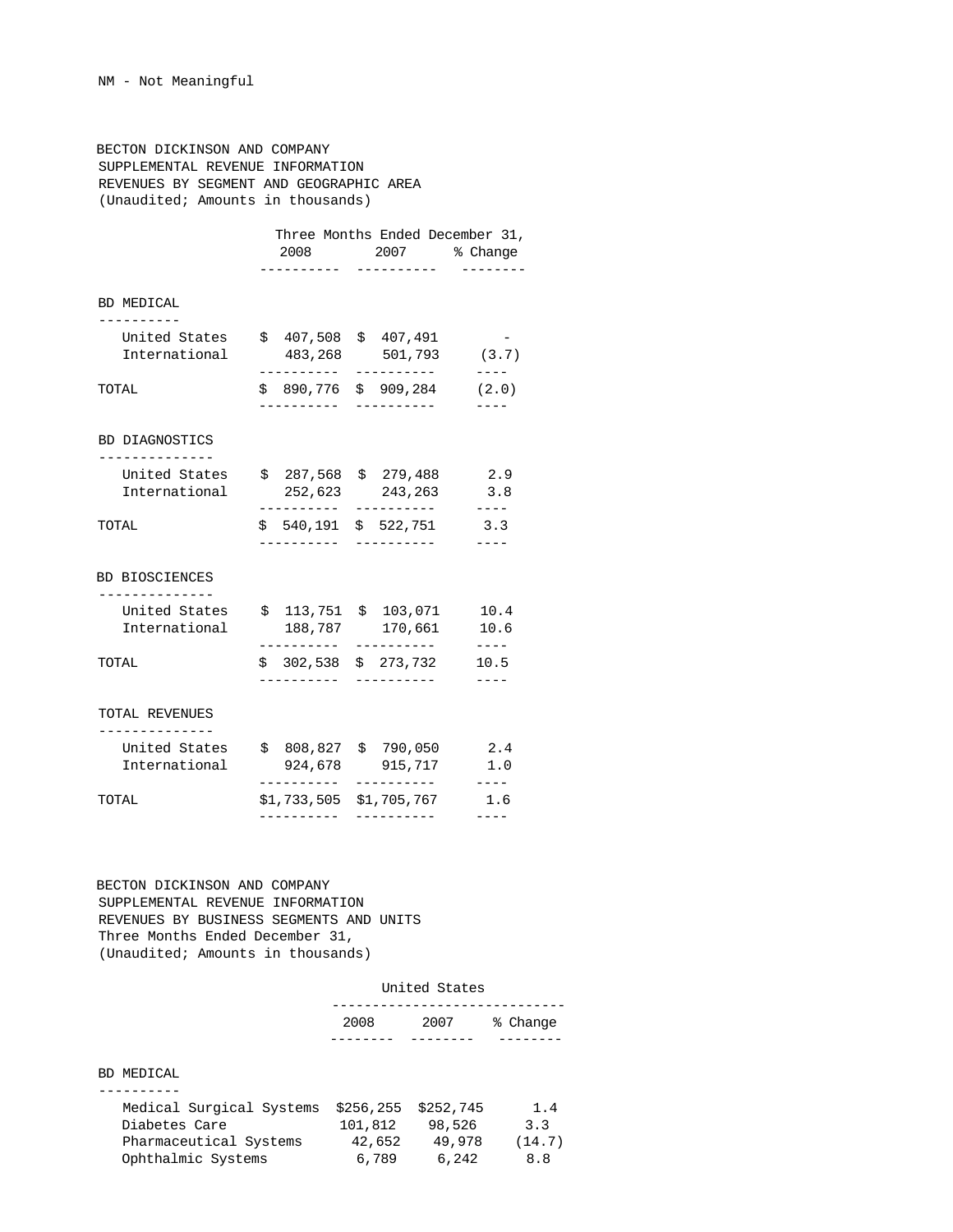| TOTAL                                                               |          | \$407,508 \$407,491                           |               |
|---------------------------------------------------------------------|----------|-----------------------------------------------|---------------|
|                                                                     |          |                                               |               |
| BD DIAGNOSTICS                                                      |          |                                               |               |
| Preanalytical Systems \$149,230 \$143,300 4.1<br>Diagnostic Systems |          | 138,338 136,188 1.6                           |               |
| TOTAL                                                               | ------   | $$287,568$ $$279,488$ 2.9                     |               |
|                                                                     | -------- |                                               |               |
| Cell Analysis<br>Discovery Labware                                  |          | $$77,379$ $$67,358$ 14.9<br>36,372 35,713 1.8 |               |
| BD BIOSCIENCES<br>TOTAL                                             | -------- | --------<br>\$113,751 \$103,071               | $---$<br>10.4 |

 BECTON DICKINSON AND COMPANY SUPPLEMENTAL REVENUE INFORMATION REVENUES BY BUSINESS SEGMENTS AND UNITS Three Months Ended December 31, (continued) (Unaudited; Amounts in thousands)

# International

|                                                  |                 |                           | % Change<br>_________________________                                                                                                                                                                                                                                                                                                                                                                                                                |                                                                                                                                                                                                                                                                                                                                                                                                                                                                                         |               |  |  |
|--------------------------------------------------|-----------------|---------------------------|------------------------------------------------------------------------------------------------------------------------------------------------------------------------------------------------------------------------------------------------------------------------------------------------------------------------------------------------------------------------------------------------------------------------------------------------------|-----------------------------------------------------------------------------------------------------------------------------------------------------------------------------------------------------------------------------------------------------------------------------------------------------------------------------------------------------------------------------------------------------------------------------------------------------------------------------------------|---------------|--|--|
|                                                  |                 | ---------                 | 2008 2007 Reported Neutral Impact                                                                                                                                                                                                                                                                                                                                                                                                                    | FX FX                                                                                                                                                                                                                                                                                                                                                                                                                                                                                   |               |  |  |
|                                                  |                 |                           |                                                                                                                                                                                                                                                                                                                                                                                                                                                      |                                                                                                                                                                                                                                                                                                                                                                                                                                                                                         |               |  |  |
| BD MEDICAL                                       |                 |                           |                                                                                                                                                                                                                                                                                                                                                                                                                                                      |                                                                                                                                                                                                                                                                                                                                                                                                                                                                                         |               |  |  |
| --------<br>Medical Surgical                     |                 |                           |                                                                                                                                                                                                                                                                                                                                                                                                                                                      |                                                                                                                                                                                                                                                                                                                                                                                                                                                                                         |               |  |  |
| Systems                                          |                 |                           | $$224, 246 \quad $246, 066 \quad (8.9)$                                                                                                                                                                                                                                                                                                                                                                                                              | $- (8.9)$                                                                                                                                                                                                                                                                                                                                                                                                                                                                               |               |  |  |
| Diabetes Care<br>Pharmaceutical                  |                 |                           | 93,780 90,861 3.2 9.3 (6.1)                                                                                                                                                                                                                                                                                                                                                                                                                          |                                                                                                                                                                                                                                                                                                                                                                                                                                                                                         |               |  |  |
| Systems<br>Ophthalmic                            |                 | 152,129 151,963           | 0.1                                                                                                                                                                                                                                                                                                                                                                                                                                                  |                                                                                                                                                                                                                                                                                                                                                                                                                                                                                         | $4.2$ $(4.1)$ |  |  |
| Systems                                          | . _ _ _ _ _ _ _ | ---------                 | 13,113 12,903 1.6 7.8 (6.2)                                                                                                                                                                                                                                                                                                                                                                                                                          |                                                                                                                                                                                                                                                                                                                                                                                                                                                                                         | $- - - -$     |  |  |
| TOTAL                                            | ---------       |                           | $\frac{1}{2} \frac{1}{2} \frac{1}{2} \frac{1}{2} \frac{1}{2} \frac{1}{2} \frac{1}{2} \frac{1}{2} \frac{1}{2} \frac{1}{2} \frac{1}{2} \frac{1}{2} \frac{1}{2} \frac{1}{2} \frac{1}{2} \frac{1}{2} \frac{1}{2} \frac{1}{2} \frac{1}{2} \frac{1}{2} \frac{1}{2} \frac{1}{2} \frac{1}{2} \frac{1}{2} \frac{1}{2} \frac{1}{2} \frac{1}{2} \frac{1}{2} \frac{1}{2} \frac{1}{2} \frac{1}{2} \frac{$<br>\$483,268 \$501,793 (3.7) 3.2 (6.9)<br>$\frac{1}{2}$ | $\frac{1}{2} \left( \frac{1}{2} \right) \left( \frac{1}{2} \right) \left( \frac{1}{2} \right) \left( \frac{1}{2} \right) \left( \frac{1}{2} \right) \left( \frac{1}{2} \right) \left( \frac{1}{2} \right) \left( \frac{1}{2} \right) \left( \frac{1}{2} \right) \left( \frac{1}{2} \right) \left( \frac{1}{2} \right) \left( \frac{1}{2} \right) \left( \frac{1}{2} \right) \left( \frac{1}{2} \right) \left( \frac{1}{2} \right) \left( \frac{1}{2} \right) \left( \frac$<br>$- - - -$ |               |  |  |
|                                                  |                 |                           |                                                                                                                                                                                                                                                                                                                                                                                                                                                      |                                                                                                                                                                                                                                                                                                                                                                                                                                                                                         |               |  |  |
| BD DIAGNOSTICS<br>--------------                 |                 |                           |                                                                                                                                                                                                                                                                                                                                                                                                                                                      |                                                                                                                                                                                                                                                                                                                                                                                                                                                                                         |               |  |  |
| Preanalytical                                    |                 |                           |                                                                                                                                                                                                                                                                                                                                                                                                                                                      |                                                                                                                                                                                                                                                                                                                                                                                                                                                                                         |               |  |  |
| Systems<br>Diagnostic                            |                 | $$128,924$ $$128,169$ 0.6 |                                                                                                                                                                                                                                                                                                                                                                                                                                                      | 8.3 (7.7)                                                                                                                                                                                                                                                                                                                                                                                                                                                                               |               |  |  |
| Systems                                          |                 |                           | 123,699 115,094 7.5<br>$\frac{1}{2} \frac{1}{2} \frac{1}{2} \frac{1}{2} \frac{1}{2} \frac{1}{2} \frac{1}{2} \frac{1}{2} \frac{1}{2} \frac{1}{2} \frac{1}{2} \frac{1}{2} \frac{1}{2} \frac{1}{2} \frac{1}{2} \frac{1}{2} \frac{1}{2} \frac{1}{2} \frac{1}{2} \frac{1}{2} \frac{1}{2} \frac{1}{2} \frac{1}{2} \frac{1}{2} \frac{1}{2} \frac{1}{2} \frac{1}{2} \frac{1}{2} \frac{1}{2} \frac{1}{2} \frac{1}{2} \frac{$                                  | $12.0$ $(4.5)$                                                                                                                                                                                                                                                                                                                                                                                                                                                                          | $- - - - -$   |  |  |
| TOTAL                                            | ---------       | $$252,623$ $$243,263$ 3.8 | $---$                                                                                                                                                                                                                                                                                                                                                                                                                                                | $\frac{1}{2} \frac{1}{2} \frac{1}{2} \frac{1}{2} \frac{1}{2} \frac{1}{2} \frac{1}{2} \frac{1}{2} \frac{1}{2} \frac{1}{2} \frac{1}{2} \frac{1}{2} \frac{1}{2} \frac{1}{2} \frac{1}{2} \frac{1}{2} \frac{1}{2} \frac{1}{2} \frac{1}{2} \frac{1}{2} \frac{1}{2} \frac{1}{2} \frac{1}{2} \frac{1}{2} \frac{1}{2} \frac{1}{2} \frac{1}{2} \frac{1}{2} \frac{1}{2} \frac{1}{2} \frac{1}{2} \frac{$<br>$10.1$ (6.3)<br>$---$                                                                   |               |  |  |
| <b>BD BIOSCIENCES</b><br>. _ _ _ _ _ _ _ _ _ _ _ |                 |                           |                                                                                                                                                                                                                                                                                                                                                                                                                                                      |                                                                                                                                                                                                                                                                                                                                                                                                                                                                                         |               |  |  |
|                                                  |                 |                           |                                                                                                                                                                                                                                                                                                                                                                                                                                                      |                                                                                                                                                                                                                                                                                                                                                                                                                                                                                         |               |  |  |